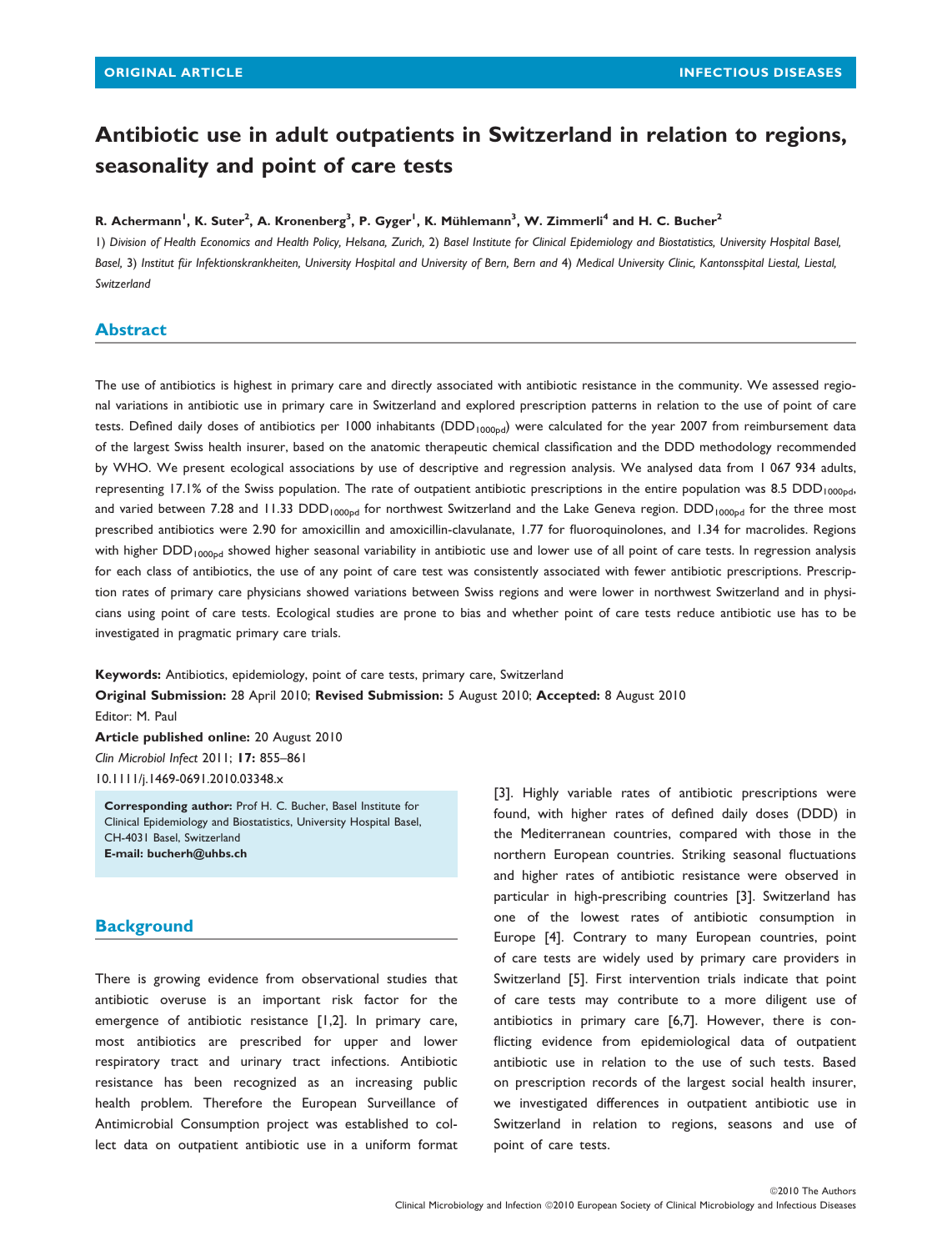# **Methods**

We analysed reimbursement data of systemic antibiotic use in ambulatory care from 2007 of the Helsana Group, the largest social health insurer in Switzerland. This insurer covers, according to regions, between 11.5% and 22.8% of the Swiss population.

Information on drug prescriptions was received from invoices. Antibiotics were identified by the pharma code, an index for the identification of the drug, application form, doses and package size used in Switzerland and provided by e-mediat AG, Bern, Switzerland [8]. According to regions, between 95.8% and 97.9% of invoices are sent or processed electronically and centrally stored by the health insurer, guaranteeing high completeness of data for the particular calendar year. All antibiotics analysed have to be covered by the social health insurance, although individuals with high deductibles may not send their bills to the health insurer.

We considered only outpatient antibiotic use provided by self-dispensing physicians or pharmacies. We classified each antibiotic with the anatomic therapeutic chemical (ATC) classification codes [9]. We included only antibiotics with systemic and oral administration and excluded all antifungals, antimycobacterial drugs, and all topical antibiotics. For each ATC code and drug, we calculated defined daily doses (DDD) based on the World Health Organisation (WHO) definitions [9]. For the calculation of  $DDD_{1000\text{ per day (pd)}}$ , the study population was standardized by age and gender. The reference was the Swiss population of 2007 [10]. The number of Swiss residents being insured with the Helsana Group for the year 2007 and the total person days involved was calculated for each region. This allowed us the calculation of the DDD per 1000 persons per day (DDD $_{1000pd}$ ) by summing up the DDD either per month or by year and dividing it by the number of insured individuals for the respective unit of time. We explored regional differences in antibiotic use based on the seven major regions as defined by the Swiss Federal Statistical Office (for a map see reference [11]).

We further analysed for each antibiotic prescription whether the reimbursement claims included compensations for office-based point of care tests, a laboratory test or radiographs ordered within 7 days prior to or 2 days following the procedure date. Point of care tests included urine analysis for leucocyte counts and urine culture, white blood cell count, C-reactive protein (CRP), pharyngeal-smear for antigen testing or culture of group A Streptococcus. Primary care physicians in Switzerland may run their own radiology

facilities for conventional radiographs, or refer their patients to radiology centres.

In Switzerland deductibles are mandatory for all patients and according to individual budget and insurance package may range between Swiss Francs 300–2500 per year. Patients whose invoices are below the limit of the deductible sometimes do not send their bills to the insurance company but pay them directly. This results in incomplete information regarding their actual health care utilization. Therefore, we included for this part of the analysis only patients with data on point of care tests where the expenses exceeded the deductible. This restriction ensures that only individuals with complete information on antibiotic prescriptions and point of care tests were considered for the analysis, which reduced our number of prescriptions by 12.7%. We further restricted our analysis of point of care tests to primary care physicians and general internists (by excluding all specialists) and to physicians with at least four prescriptions per antibiotic group in order to avoid coefficients with zero values. This additional restriction reduced our initial number of prescriptions for the analysis of point of care tests by another 54.1% and resulted in a final total of 126 048 (40.0% of all prescriptions).

We used linear regression analysis to calculate the ratio between the number of prescriptions per patient group and the percentage of point of care tests for these prescriptions. All patients of one physician were divided into four patient groups according to gender and age (18–64 and >65 years). For each antibiotic group, the outcome variable (e.g. the number of prescriptions) divided by the number of patients per patient group and physician was calculated. Because our outcome variable was skewed to the left we used a logtransformation and obtained normally distributed dependent variables and residuals. In addition, the percentage of point of care tests per antibiotic prescription and region was calculated for all patients with costs in excess of the deductible. All statistical analyses were carried out with the open software R version 2.7.

## **Results**

This analysis is based on data from 1 067 934 Swiss residents aged 18 or older that had mandatory health insurance with the Helsana Group, representing 17.1% of the Swiss population. In 2007, the mean age of this served population was 1.6 years above the national average age of 41.1 years, and compensation costs for this population were 7.6% above the national average [10,12]. Overall, 52.5% of the population were female and 26% were aged over 65 years. General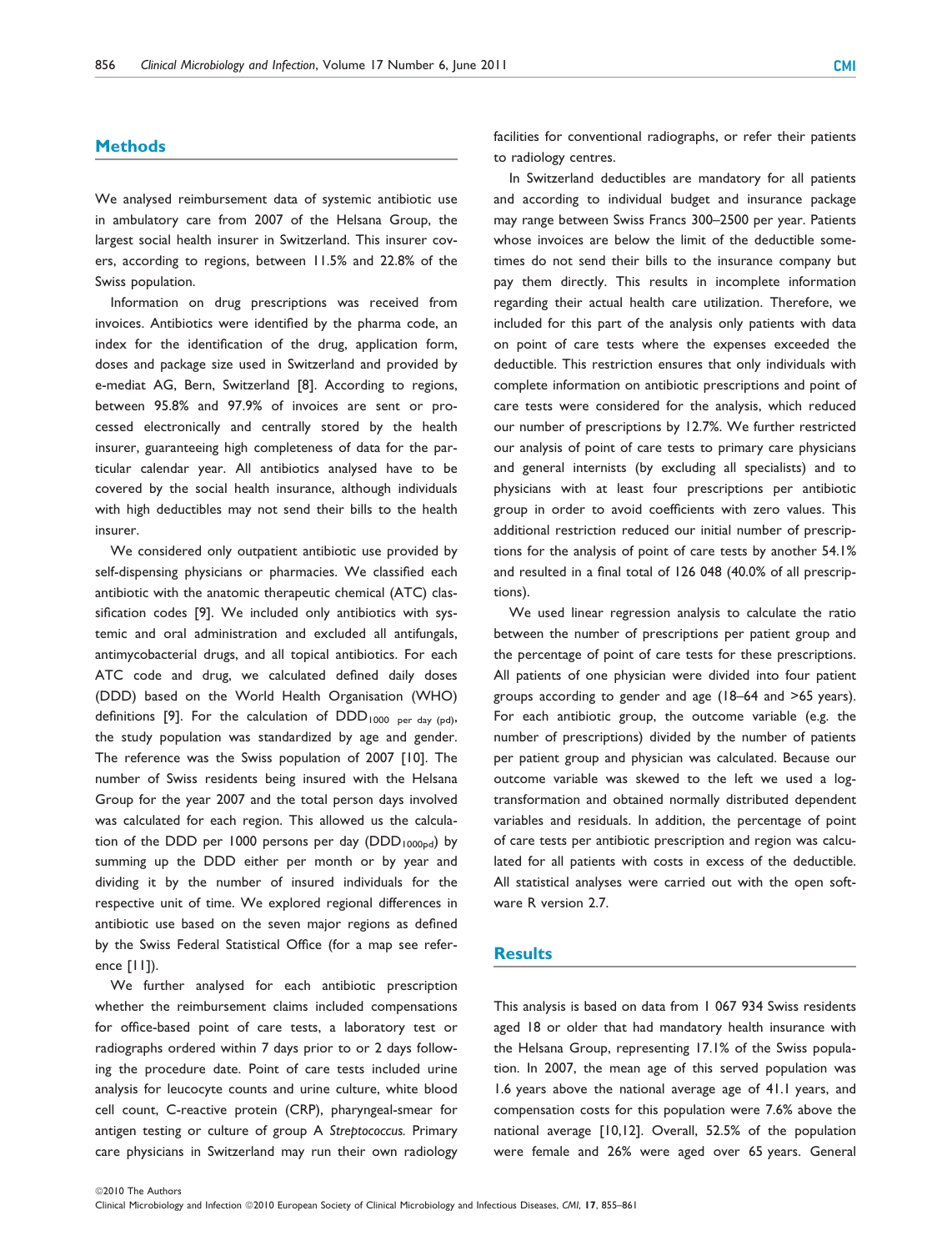practitioners comprised 41.5%, general internists 17.3% and specialists 41.2% of 11 208 antibiotic prescribing physicians, with a total of 314 915 prescriptions.

The rate of outpatient antibiotic prescriptions in the entire population was 8.5 DDD<sub>1000pd</sub> and varied by a factor of 1.5, with the highest rate in the region of Lake Geneva  $(11.33 \text{ DDD}_{1000\text{od}})$  and the lowest prescription rate in northwest Switzerland (7.28 DDD<sub>1000pd</sub>) (Fig. 1). In general, regions with higher overall prescription rates had also higher prescriptions per antibiotic group, with the exception of central Switzerland where consumption of amoxicillin and amoxicillin-calvulanate was lower (Fig. 1). In all regions, fluoroquinolones were the second most prescribed antibiotics, with DDD<sub>1000pd</sub> ranging between 1.45 and 2.28. Macrolides were the third most prescribed antibiotics, with  $DD_{1000pd}$ between 1.13 (east Switzerland) and 1.94 (Lake Geneva). Espace Midland, Lake Geneva and Ticino had a higher prescription rate for other betalactams (all betalactams excluding amoxicillin and amoxicillin/clavulanate), with  $DD_{1000pd}$ ranging between 0.69 and 1.29 when compared with ranges of prescription rates of 0.34 and 0.48  $DDD<sub>1000pd</sub>$  in the remaining regions.

In order to explore seasonal variation we calculated mean DDD1000pd per month according to regions and antibiotic groups (Fig. 2). There was a high variation between summer and winter months for amoxicillin and amoxicillin-clavulanate for the two regions Lake Geneva and Ticino, with the highest prescription rates and less seasonal variation in the remaining regions with lower overall prescriptions for amoxicillin and amoxicillin-clavulanate. We found a very similar pattern for macrolides and other betalactam antibiotics, although the absolute difference in seasonal prescription variation was lower for theses groups of antibiotics.

Table 1 shows the use of point of care tests according to regions. We found a consistent pattern for each antibiotic, with a higher use of point of care tests in regions with lower antibiotic use. The use of all point of care tests was highest in the northwest, northeast and the Zurich regions and lowest in the Ticino and Lake Geneva regions. In a further analysis, we modelled the ratio of the number of prescriptions divided by the number of patients per physician and groups of antibiotics in relation to the use of point of care tests. The use of a point of care test was for all antibiotics consistently associated with fewer antibiotic prescriptions (Table 2). For example, if physicians conducted any point of care test the number of antibiotic prescriptions for amoxicillin and amoxicillin-clavulanate and fluoroquinolones was reduced by a factor of 0.79 (95% CI, 0.74–0.84) and 0.68



FIG. 1. Standardized DDD per 1000 inhabitants per day, for outpatient prescriptions in 2007 for all antibiotics and selected antibiotics for seven Swiss regions and Switzerland. Measures are standardized for age and sex to the Swiss population. NW, northwest; CH, Switzerland.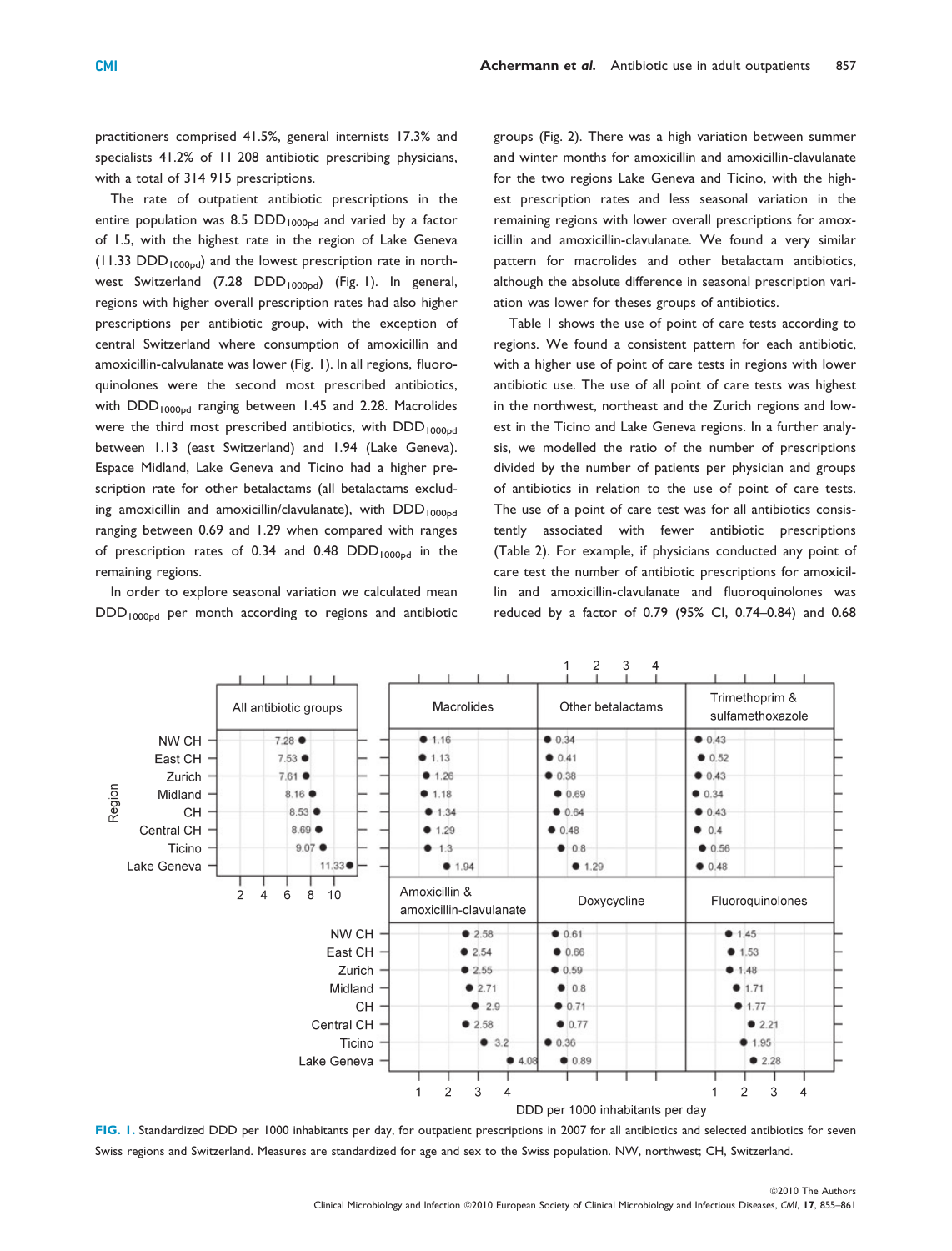

FIG. 2. Monthly average DDD per 1000 inhabitants per day, for outpatient prescriptions in 2007 for seven regions in Switzerland. For better visibility of seasonal fluctuations the first month shown is April 2007 (A) and the last month shown is March 2007 (M). Measures are standardized for gender and age to the Swiss standard population. NW, northwest; CH, Switzerland.

(95% CI, 0.65–0.72%), respectively. Thus, the use of point of care tests was associated with a 21% (95% CI, 16–26%) and 32% (95% CI, 28–45%) reduction in prescriptions of these antibiotics. With the exception of fluoroquinolones, female patients were less likely to receive an antibiotic prescription for each antibiotic class. Age was consistently associated with a higher use of antibiotics for each antibiotic class. The variance of antibiotic prescriptions and drug class explained by our model, however, was modest (adjusted  $R^2$ ).

## **Discussion**

In this study, data from roughly one-fifth of the adult Swiss population are represented. We confirm a very low rate of outpatient antibiotic prescriptions with important variation between regions within Switzerland. Overall DDD<sub>1000pd</sub> were highest for the French and Italian speaking parts (Lake Geneva and Ticino) of Switzerland. However, rates in these regions were still in the range of low prescribing European countries such as the Netherlands [3]. Similar to the pattern in other European countries, we found a higher seasonal variation of antibiotic prescriptions in high prescribing regions.

Amoxicillin and amoxicillin-clavulanate continue to be the most used antibiotics for outpatients in Switzerland [4]. Use of macrolids and fluoroquinolones, however, is relatively high in Switzerland and constitutes a known risk factor for antibiotic resistance, in particular for S. pneumoniae [13–15]. Increased use of amoxicillin-clavulanate and fluoroquinolones has also been noted in other European countries [16]. We found a consistent inverse relation between use of any point of care test and antibiotic prescriptions for all classes of antibiotics that are mostly used in upper and lower respiratory tract and urinary tract infections.

This study has several strengths. Contrary to other studies, we used a single and rather comprehensive data source for antibiotic use from the reimbursement system of the largest Swiss social health insurer. This source guarantees a uniform data collection system that is based on information on drug use for antibiotics that were actually delivered to patients. Thus, our analysis is not based on data of drug sales as used in previous studies [3,4], which may introduce bias in ecological analyses [3,17]. In addition, our database allowed us to identify the prescription behaviour at the individual physician level. We used the ATC classification system and report DDD measurement units in standardized formats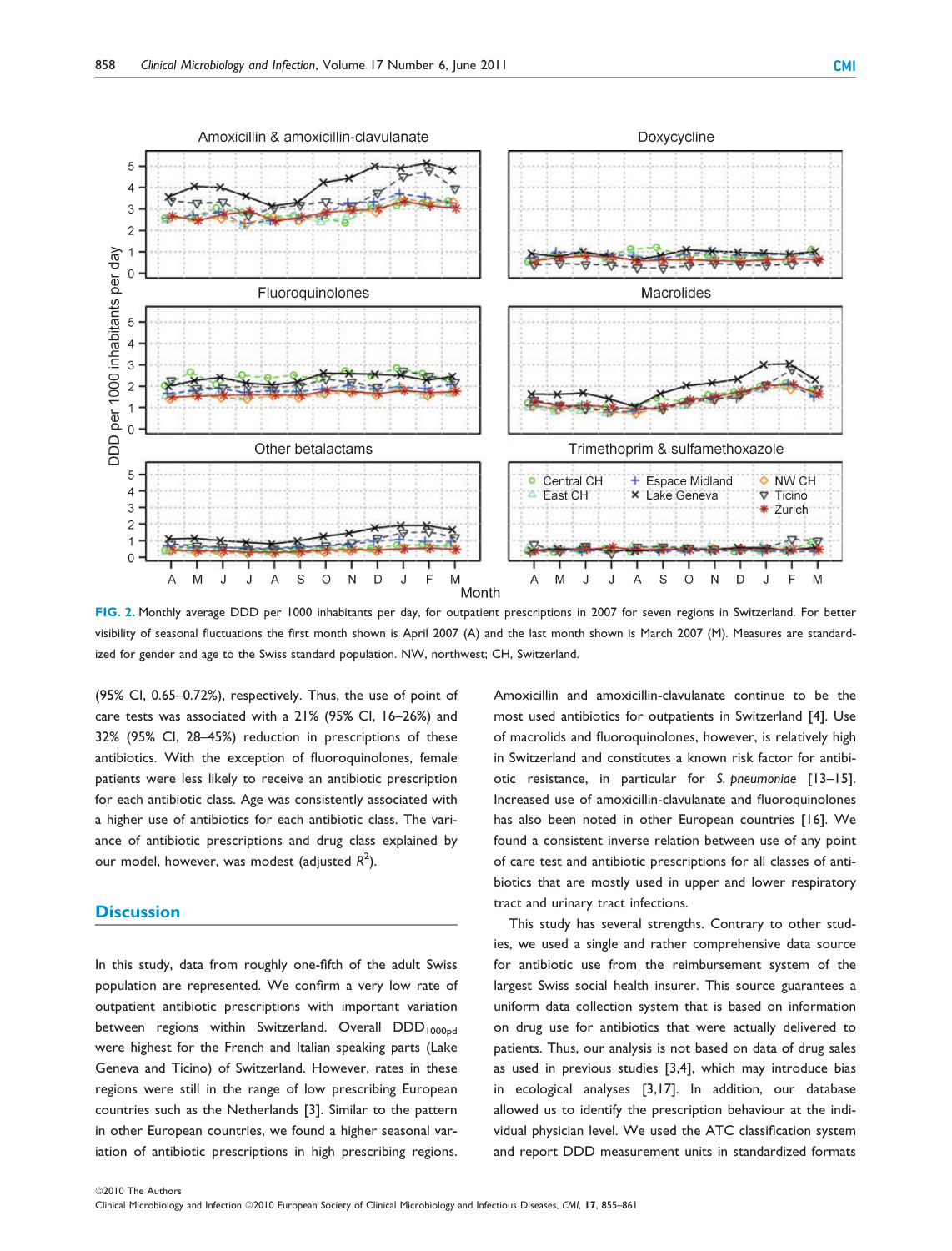|                                                                    | <b>Region</b>                        | <b>Percentage of tests</b> |                     |                                 |                      |                         |                  |  |
|--------------------------------------------------------------------|--------------------------------------|----------------------------|---------------------|---------------------------------|----------------------|-------------------------|------------------|--|
| Antibiotic group (number<br>of prescriptions/number of physicians) |                                      | <b>CRP</b>                 | Leucocyte<br>counts | Pharyngeal<br>swab <sup>a</sup> | Urineb               | Radiograph <sup>c</sup> | Any <sup>e</sup> |  |
| Amoxicillin and amoxicillin-clavulanate<br>(58 550/5274)           | CH total <sup>d</sup>                | 26                         | 25                  | $\overline{4}$                  | 8                    | 08                      | 34               |  |
|                                                                    | NW CH                                | 31                         | 29                  | 3                               | 8                    | 9                       | 38               |  |
|                                                                    | East CH                              | 33                         | 31                  | $\overline{3}$                  | 9                    | 0                       | 42               |  |
|                                                                    | <b>Zurich</b>                        | 33                         | 31                  | $\overline{4}$                  | 10                   | 8                       | 41               |  |
|                                                                    | Midland                              | 25                         | 23                  | $\overline{4}$                  | $\overline{7}$       | 8                       | 33               |  |
|                                                                    | Central CH                           | 36                         | 34                  | $\overline{4}$                  | 10                   | 10                      | 44               |  |
|                                                                    | Ticino                               | 15                         | 4                   | 3                               | 5                    | $\overline{7}$          | 23               |  |
|                                                                    | Lake Geneva                          | $\overline{7}$             | 08                  | 3                               | 5                    | 5                       | 4                |  |
| Other betalactams (15 100/2972)                                    | CH total <sup>d</sup>                | 24                         | 23                  | 5                               | $7\overline{ }$      | 9                       | 34               |  |
|                                                                    | NW CH                                | 32                         | 29                  | 6                               | $\boldsymbol{6}$     | 0                       | 40               |  |
|                                                                    | East CH                              | 32                         | 31                  | $\overline{7}$                  | $\mathbf{H}$         | $\overline{7}$          | 45               |  |
|                                                                    | Zurich                               | 42                         | 38                  | 6                               | 9                    | 0                       | 50               |  |
|                                                                    | Midland                              | 23                         | 21                  | 5                               | $\overline{7}$       | 0                       | 33               |  |
|                                                                    | Central CH                           | 41                         | 41                  | $\boldsymbol{6}$                | $\mathbf{H}$         | 12                      | 54               |  |
|                                                                    | Ticino                               | 20                         | 9                   | 5                               | $\boldsymbol{6}$     | 8                       | 29               |  |
|                                                                    | Lake Geneva                          | 06                         | $7\overline{ }$     | 5                               | 5                    | $6\overline{6}$         | 16               |  |
| Doxycycline (8041/2347)                                            | CH total <sup>d</sup>                | 21                         | 22                  | 0 <sub>1</sub>                  | $\mathbf{H}$         | 6                       | 31               |  |
|                                                                    | NW CH                                | 23                         | 24                  | $\overline{2}$                  | $7\overline{ }$      | $\overline{7}$          | 30               |  |
|                                                                    | East CH                              | 23                         | 23                  | п                               | 2                    | $\overline{7}$          | 34               |  |
|                                                                    | Zurich                               | 32                         | 32                  |                                 | 4                    | 6                       | 42               |  |
|                                                                    | Midland                              | 17                         | 17                  |                                 | 12                   | 6                       | 28               |  |
|                                                                    | Central CH                           | 22                         | 23                  |                                 | 12                   | 6                       | 32               |  |
|                                                                    | Ticino                               | 12                         | 12                  | $\mathbf{0}$                    | $\overline{7}$       | 6                       | 8                |  |
|                                                                    | Lake Geneva                          | 6                          | 8                   |                                 | 6                    | 9                       | 4                |  |
| Fluoroquinolones (76 423/5363)                                     | CH total <sup>d</sup>                | 24                         | 24                  |                                 | 41                   | 5                       | 57               |  |
|                                                                    | NW CH                                | 26                         | 26                  | ш                               | 41                   | 6                       | 58               |  |
|                                                                    | East CH                              | 27                         | 29                  | $\mathbf 0$                     | 46                   | 5                       | 64               |  |
|                                                                    | Zurich                               | 30                         | 29                  | 0 <sub>1</sub>                  | 45                   | $\boldsymbol{6}$        | 63               |  |
|                                                                    | Midland                              | 23                         | 22                  | $\mathbf 0$                     | 43                   | $\overline{\mathbf{4}}$ | 57               |  |
|                                                                    | Central CH                           | 31                         | 31                  | п                               | 40                   | $\overline{7}$          | 61               |  |
|                                                                    | Ticino                               | 8                          | 8                   | $\mathbf 0$                     | 32                   | $\boldsymbol{6}$        |                  |  |
|                                                                    |                                      | 9                          |                     | $\mathbf 0$                     |                      |                         | 45               |  |
|                                                                    | Lake Geneva<br>CH total <sup>d</sup> |                            | 2<br>31             | $\overline{4}$                  | 33<br>$\overline{4}$ | $\overline{4}$          | 40               |  |
| Macrolides (40 230/4802)                                           |                                      | 34                         |                     |                                 |                      | 3                       | 40               |  |
|                                                                    | NW CH                                | 41                         | 37                  | 5                               | $\overline{4}$       | 4                       | 46               |  |
|                                                                    | East CH                              | 41                         | 38                  | $\overline{4}$                  | $\overline{4}$       | 3                       | 47               |  |
|                                                                    | Zurich                               | 48                         | 43                  | 5                               | 5                    | 15                      | 52               |  |
|                                                                    | Midland                              | 30                         | 26                  | $\overline{4}$                  | $\overline{3}$       | 12                      | 36               |  |
|                                                                    | Central CH                           | 47                         | 42                  | 5                               | 5                    | 15                      | 53               |  |
|                                                                    | Ticino                               | 20                         | 15                  | $\overline{3}$                  | $\overline{2}$       | 08                      | 25               |  |
|                                                                    | Lake Geneva                          | $\overline{7}$             | 8                   | $\overline{3}$                  | $\overline{2}$       | 09                      | 4                |  |
| Trimethoprim-sulfamethoxazole<br>(12 295/3187)                     | $CH$ total <sup>d</sup>              | 15                         | 17                  | п                               | 43                   | 3                       | 52               |  |
|                                                                    | NW CH                                | 12                         | 15                  |                                 | 43                   | $\overline{3}$          | 50               |  |
|                                                                    | East CH                              | 16                         | 9                   | $\mathbf{0}$                    | 45                   | $\overline{3}$          | 56               |  |
|                                                                    | <b>Zurich</b>                        | 20                         | 22                  |                                 | 43                   | $\overline{4}$          | 56               |  |
|                                                                    | Midland                              | 12                         | 16                  | п                               | 49                   | $\overline{2}$          | 56               |  |
|                                                                    | Central CH                           | 21                         | 23                  | $\mathbf 0$                     | 45                   | $\overline{4}$          | 60               |  |
|                                                                    | Ticino                               | 9                          | 15                  | $\mathbf 0$                     | 36                   | $\overline{2}$          | 44               |  |
|                                                                    | Lake Geneva                          | 5                          | $\overline{7}$      | п                               | 28                   | $\overline{\mathbf{3}}$ | 32               |  |

TABLE 1. Percentage of antibiotic prescriptions with point of care per region in patients with health consumptions above the deductible

NW, northwest; CH, Switzerland.

<sup>a</sup> Tested for *Streptococci* group A either by antigen test or by culture.<br><sup>b</sup>l lrine analysis and culture

**Urine analysis and culture.** 

Any type of radiograph.

d Not standardized for age and gender.

<sup>e</sup>Performed in a time window of 7 days prior to 2 days following an issued prescription.

that allow for comparison of our data with other countries [9]. We restricted our analysis to adults in order to avoid bias, because DDDs do not take into account different doses for children.

We could show an important and statistically significant reduction in the range of 21% to 37% for prescriptions of the five most frequently used classes of antibiotics with the use of any point of care test. Although these findings are important and interesting from the public health perspective, they have to be interpreted with caution. No causal association can be drawn from our ecological study. Our findings

could be confounded by other factors related to physicians or patients we were unable to measure. Physicians who use more tests may reassure patients and themselves that antibiotics are not needed. In a primary care study on patients' expectations for antibiotics in respiratory tract infections, reassurance was more strongly related to patient satisfaction than actually receiving an antibiotic prescription [18]. Thus, the association of lower antibiotic prescription rates with the use of point of care tests could simply reflect testing patients with low probability of bacterial infection. As we lack data on the type and the severity of infections, we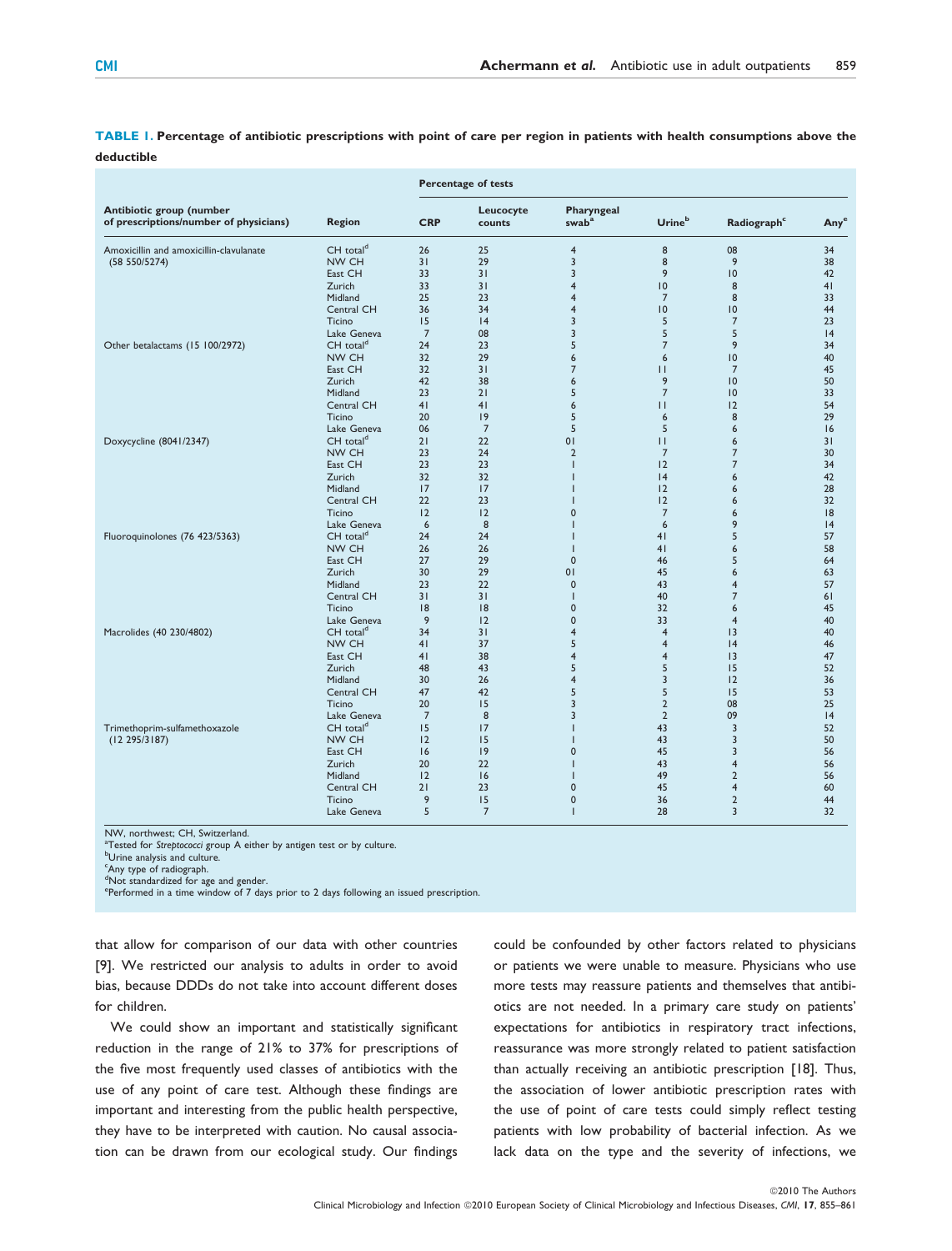|                             | <b>Amoxicillin and</b><br>amoxicillin-clavulanate | <b>Fluoroguinolones</b> | <b>Macrolides</b>     | <b>Other betalactams</b> | Trimethoprim-<br>sulfamethoxazole | <b>Doxycycline</b>    |  |  |  |  |
|-----------------------------|---------------------------------------------------|-------------------------|-----------------------|--------------------------|-----------------------------------|-----------------------|--|--|--|--|
|                             | Coefficients (95% CI) <sup>a</sup> [P-value]      |                         |                       |                          |                                   |                       |  |  |  |  |
| Any radiograph <sup>b</sup> | $1.03$ (0.91, 1.18)                               | $1.01$ (0.90, $1.12$ )  | 0.91(0.81, 1.01)      | 0.81(0.65, 1)            | 0.71(0.45, 1.12)                  | 0.95(0.63, 1.45)      |  |  |  |  |
|                             | [0.604]                                           | [0.926]                 | [0.087]               | [0.046]                  | [0.142]                           | [0.822]               |  |  |  |  |
| Any POCT <sup>c</sup>       | $0.79$ $(0.74, 0.84)$                             | $0.68$ (0.65, 0.72)     | $0.76$ $(0.72, 0.81)$ | $0.63$ $(0.56, 0.71)$    | $0.68$ (0.6, 0.77)                | 0.91(0.73, 1.13)      |  |  |  |  |
|                             | [50.001]                                          | [50.001]                | [50.001]              | [50.001]                 | [50.001]                          | [0.387]               |  |  |  |  |
| Female patients             | $0.77$ $(0.74, 0.79)$                             | $1.02$ (1.00, 1.05)     | 0.85(0.82, 0.89)      | $0.79$ (0.73, 0.85)      | $0.76$ (0.68, 0.84)               | $0.77$ (0.68, 0.87)   |  |  |  |  |
|                             | [50.001]                                          | [0.105]                 | [<0.001]              | [50.001]                 | [50.001]                          | [50.001]              |  |  |  |  |
| Age group <sup>d</sup>      | $1.30$ (1.26, 1.35)                               | $1.60$ (1.56, 1.64)     | 1.11(1.06, 1.16)      | $1.26$ (1.17, 1.36)      | $1.47$ (1.35, 1.60)               | $1.18$ $(1.03, 1.34)$ |  |  |  |  |
|                             | [50.001]                                          | [50.001]                | [50.001]              | [50.001]                 | [50.001]                          | [0.014]               |  |  |  |  |
| Adjusted $R^2$              | 0.110                                             | 0.188                   | 0.046                 | 0.113                    | 0.159                             | 0.039                 |  |  |  |  |

TABLE 2. Ratio of the number of antibiotic prescriptions and number of patients of primary care physicians for antibiotic compounds according to point of care tests and patient characteristics

<sup>a</sup>Back-transformed coefficients with confidence intervals (CI) for antibiotic prescriptions: coefficients >1 indicate more and coefficients <1 less prescriptions. Regression model: log(Y<sub>i</sub>) ~  $\beta_0$  +  $\beta_1$  × AnyXRay<sub>i</sub> +  $\beta_2$  × AnyPoct, +  $\beta_3$  × gender, +  $\beta_4$  × age<sub>i</sub> +  $\epsilon_{\rm i}$ , where: Y<sub>i</sub>, number of prescriptions/number of patients; i, antibiotic group,

physician and patient group; AnyPoct,, number POCT/number of antibiotic prescriptions; 0 ≤ Any POCT ≤ 1; gender,, [male, female].<br><sup>9</sup>Any radiograph,, number of radiographs (including all radiographs),/number of antibiotic

POCT, point of care test.

 $^{\rm d}$ Age<sub>i</sub> [18–64, 65+].

cannot rule out such bias. Because health insurers in Switzerland reimburse physicians for office-based laboratory tests, there exists an economic incentive to use such tests. Issues of liability due to complications may be another reason for laboratory testing or patients may request testing to exclude a serious infection. Patient pressure has been reported as an important factor in patient referral and additional clinical investigations, even when general practitioners judge the need for such activities as not high [19].

Previous observational studies from Scandinavia have shown a reduction in antibiotic prescriptions with the use of CRP in primary care [20,21]. Whether a diagnostic test leads to fewer antibiotic prescriptions without compromising patient outcome is ideally best addressed in a clinical trial evaluating two or more diagnostic strategies and their clinical consequences for patient-relevant outcomes [22]. Trials conducted in primary care and in emergency departments found no reduction of antibiotic prescriptions for respiratory tract infections with CRP testing [23–25], whereas one trial using a more complex intervention with general practitioner training and use of CRP tests did show a reduction of antibiotic prescription in patients with acute bronchitis [7].

Our study has several limitations. The population served by the Helsana Group was slightly older and generated higher costs than the average Swiss population. Therefore, antibiotic consumption eventually may be higher in this population than in the remaining Swiss population. In some areas with self-dispensing physicians, patients with high deductibles may not send the invoice to the health insurer but rather pay them directly. From previous unpublished studies, we estimate that 2–3% of all invoices are directly paid and not reimbursed by the Helsana Group [26]. Social health insurers

do not get full and accurate information regarding the exact diagnosis from the physician-patient encounter. Therefore, we were unable to link antibiotic prescriptions and the use of point of care tests to a particular diagnosis. Data from a Swedish surveillance study indicate that CRP in primary care is overwhelmingly used in respiratory tract infections [27]. In addition, our study lacks detail regarding important characteristics of the study population that goes beyond crude estimates of age and gender distributions.

In conclusion, this study shows that the regions of the northwest and east of Switzerland have one of the lowest antibiotic prescription rates in ambulatory care in Europe. Swiss regions with higher prescription rates show higher seasonal variability in antibiotic use. The use of any point of care test was associated with an important reduction in the prescription of the most frequently used antibiotics. Our findings need confirmation from other countries and indicate that more research for new point of care tests and better integration of already existing point of care tests into primary care may be a promising strategy to reduce antibiotic consumption and thereby the emergence of antibiotic resistance in the community.

## Transparency Declaration

R. Achermann and P. Gyger are employed by the Helsana Group. H. C. Bucher and K. Suter are supported by grants from santésuisse and the Gottfried and Julia Bangerter-Rhyner-Foundation. The sponsors had no role in the planning, the conduct and the submission of this manuscript. All authors declare no conflict of interests. The corresponding